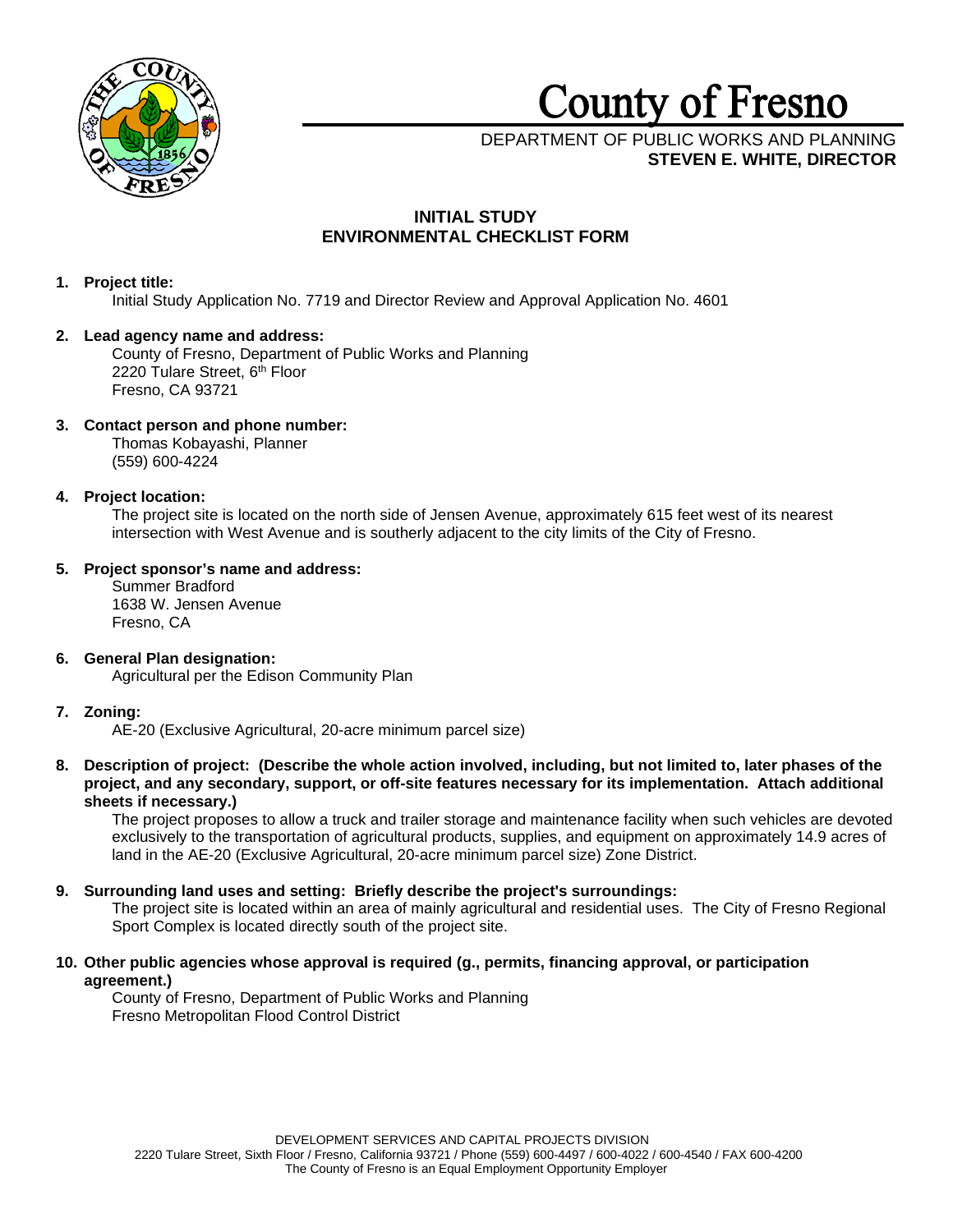**11. Have California Native American tribes traditionally and culturally affiliated with the project area requested consultation pursuant to Public Resources Code section 21080.3.1? If so, is there a plan for consultation that includes, for example, the determination of significance of impacts to tribal cultural resources, procedures regarding confidentiality, etc.?**

Per Assembly Bill 52 (AB 52) participating California Native American Tribes were notified of the subject application and given the opportunity to enter into consultation with the County of Fresno regarding the project. Participating California Native American Tribes did not express concern with the proposed use on the subject site and no consultation requests were received.

NOTE: Conducting consultation early in the CEQA process allows tribal governments, lead agencies, and project proponents to discuss the level of environmental review, identify and address potential adverse impacts to tribal cultural resources, and reduce the potential for delay and conflict in the environmental review process. (See Public Resources Code section 21080.3.2.) Information may also be available from the California Native American Heritage Commission's Sacred Lands File per Public Resources Code section 5097.96 and the California Historical Resources Information System administered by the California Office of Historic Preservation. Please also note that Public Resources Code section 21082.3(c) contains provisions specific to confidentiality.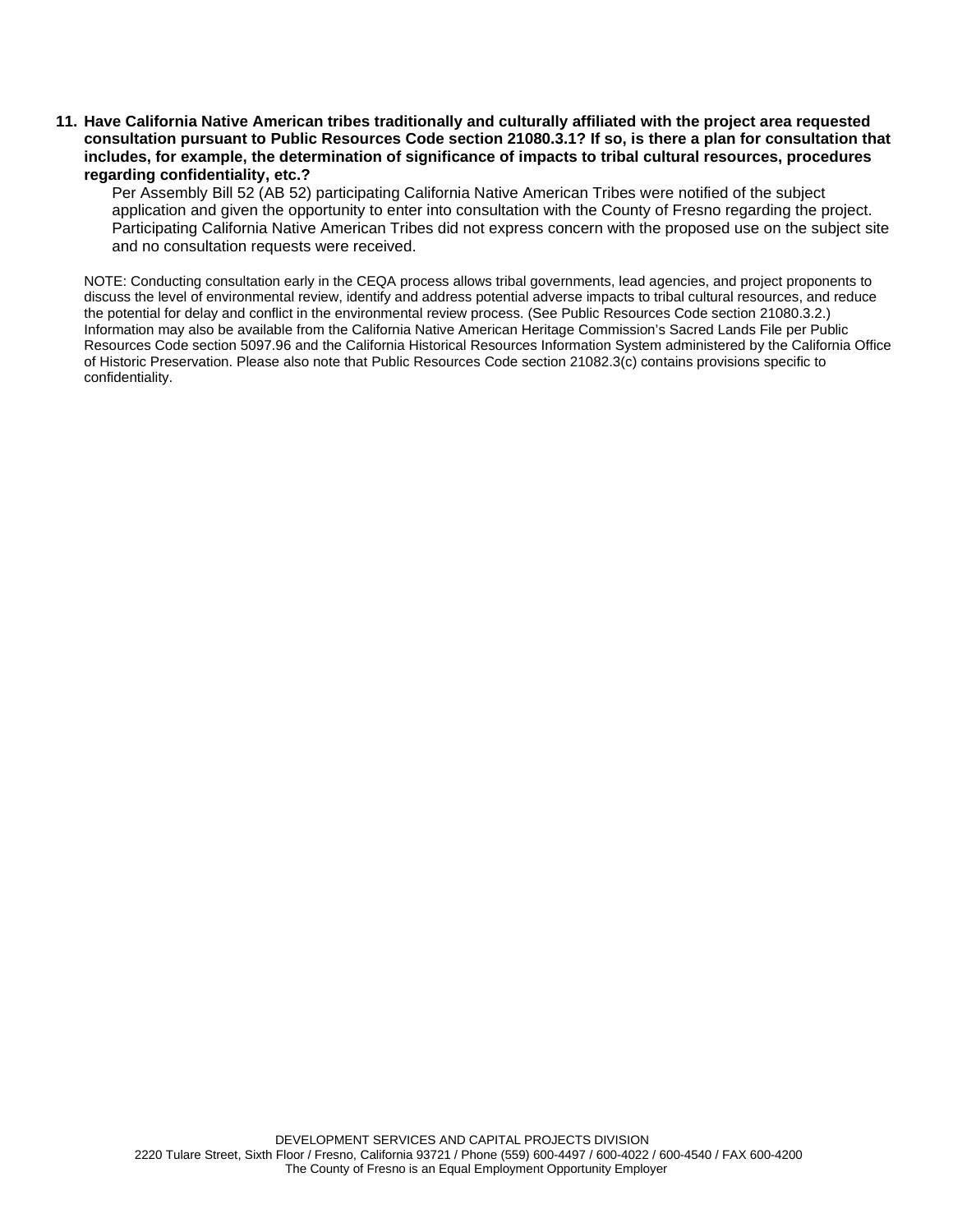## **ENVIRONMENTAL FACTORS POTENTIALLY AFFECTED:**

The environmental factors checked below would be potentially affected by this project, involving at least one impact that is a "Potentially Significant Impact" as indicated by the checklist on the following pages.

| Aesthetics                         | Agriculture and Forestry Resources |
|------------------------------------|------------------------------------|
| Air Quality                        | <b>Biological Resources</b>        |
| <b>Cultural Resources</b>          | Energy                             |
| Geology/Soils                      | <b>Greenhouse Gas Emissions</b>    |
| Hazards & Hazardous Materials      | Hydrology/Water Quality            |
| Land Use/Planning                  | <b>Mineral Resources</b>           |
| Noise                              | Population/Housing                 |
| <b>Public Services</b>             | Recreation                         |
| Transportation                     | <b>Tribal Cultural Resources</b>   |
| Utilities/Service Systems          | Wildfire                           |
| Mandatory Findings of Significance |                                    |

## **DETERMINATION OF REQUIRED ENVIRONMENTAL DOCUMENT:**

On the basis of this initial evaluation:

- D I find that the proposed project **COULD NOT** have a significant effect on the environment. **A NEGATIVE DECLARATION WILL BE PREPARED.**
- $|\!\!\!\times\!\!|$  I find that although the proposed project could have a significant effect on the environment, there will not be a significant effect in this case because the Mitigation Measures described on the attached sheet have been added to the project. **A MITIGATED NEGATIVE DECLARATION WILL BE PREPARED.** 
	- D I find the proposed project **MAY** have a significant effect on the environment, and an **ENVIRONMENTAL IMPACT REPORT** is required
	- I find that as a result of the proposed project, no new effects could occur, or new Mitigation Measures would be required that have not been addressed within the scope of a previous Environmental Impact Report.

**PERFORMED BY:**  $\bigwedge$ 

| Thomas Kobayashi, Planner | David Randall, Senior Planner |
|---------------------------|-------------------------------|
| Date:                     | Date:                         |

G:\4360Devs&PIn\PROJSEC\PROJDOCS\DRA\4600-4699\4601\IS-CEQA\DRA 4601 IS Checklist.docx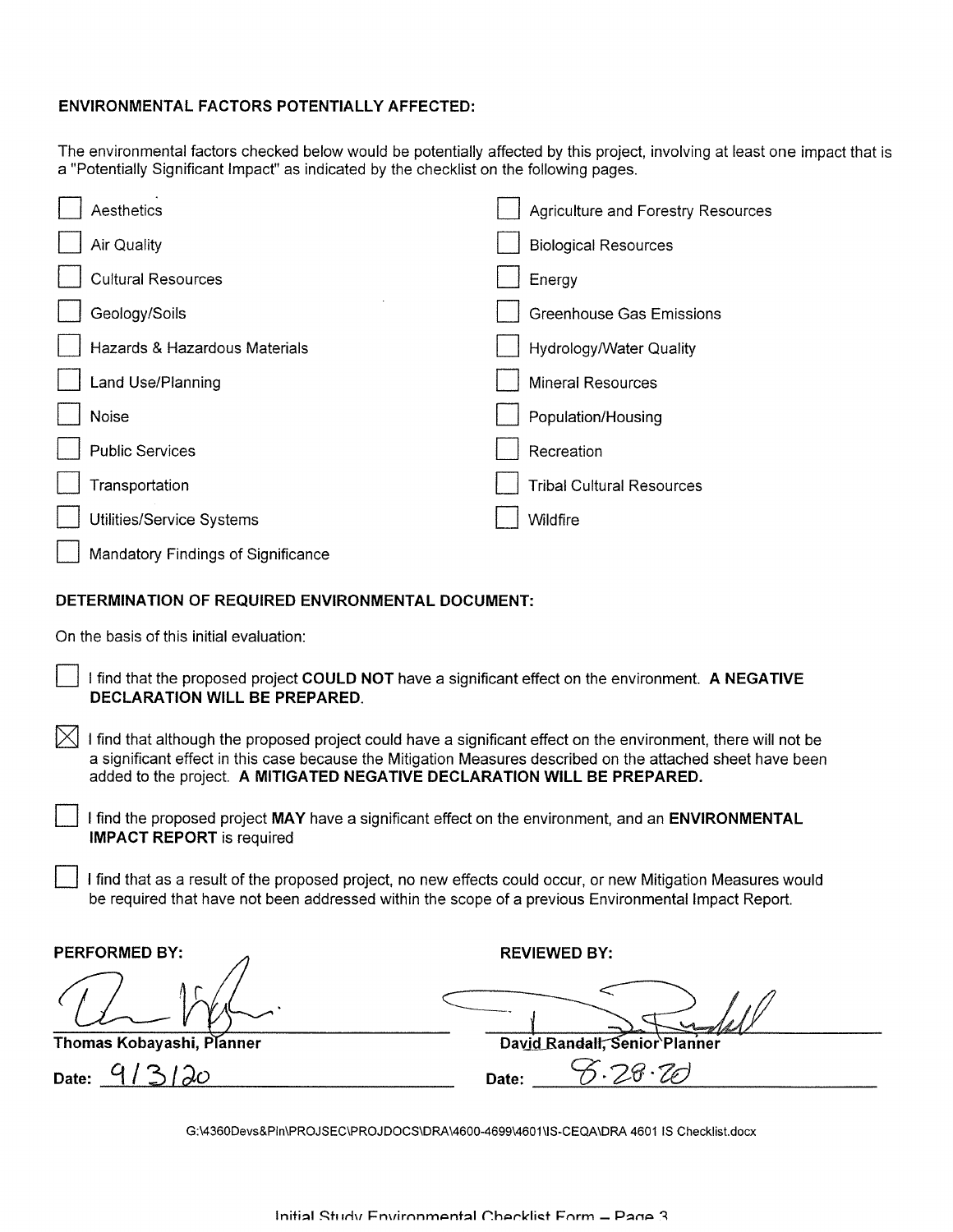# **INITIAL STUDY ENVIRONMENTAL CHECKLIST FORM (Initial Study Application No. 7719 and Director Review and Approval Application No. 4601)**

The following checklist is used to determine if the proposed project could potentially have a significant effect on the environment. Explanations and information regarding each question follow the checklist.

- $1 = No$  Impact
- 2 = Less Than Significant Impact
- 3 = Less Than Significant Impact with Mitigation Incorporated
- 4 = Potentially Significant Impact

## I. AESTHETICS

Except as provided in Public Resources Code Section 21099, would the project:

- 1 a) Have a substantial adverse effect on a scenic vista?
- 1 b) Substantially damage scenic resources, including, but not limited to, trees, rock outcroppings, and historic buildings within a state scenic highway?
- 2 c) In non-urbanized areas, substantially degrade the existing visual character or quality of public views of the site and its surroundings? (Public views are those that are experienced from publicly accessible vantage point). If the project is in an urbanized area, would the project conflict with applicable zoning and other regulations governing scenic quality?
- 3 d) Create a new source of substantial light or glare that would adversely affect day or nighttime views in the area?

## II. AGRICULTURAL AND FORESTRY RESOURCES

In determining whether impacts to agricultural resources are significant environmental effects, lead agencies may refer to the California Agricultural Land Evaluation and Site Assessment Model (1997) prepared by the California Dept. of Conservation as an optional model to use in assessing impacts on agriculture and farmland. In determining whether impacts to forest resources, including timberland, are significant environmental effects, lead agencies may refer to information compiled by the California Department of Forestry and Fire Protection regarding the state's inventory of forest land, including the Forest and Range Assessment Project and the Forest Legacy Assessment project; and forest carbon measurement methodology in Forest Protocols adopted by the California Air Resources Board. Would the project:

- 1 a) Convert Prime Farmland, Unique Farmland, or Farmland of Statewide Importance, as shown on the maps prepared pursuant to the Farmland Mapping and Monitoring Program of the California Resources Agency, to non-agricultural use?
- 1 b) Conflict with existing zoning for agricultural use, or a Williamson Act Contract?
- 1 c) Conflict with existing zoning for forest land, timberland or timberland zoned Timberland Production?
- 1 d) Result in the loss of forest land or conversion of forest land to non-forest use?
- $\overline{1}$  e) Involve other changes in the existing environment which, due to their location or nature, could result in conversion of Farmland to non-agricultural use or conversion of forest land to non-forest use?

## **III.** AIR QUALITY

Where available, the significance criteria established by the applicable air quality management district or air pollution control district may be relied upon to make the following determinations. Would the project:

- 2 a) Conflict with or obstruct implementation of the applicable Air Quality Plan?
- 2 b) Result in a cumulatively considerable net increase of any criteria pollutant for which the project region is nonattainment under an applicable federal or state ambient air quality standard?
- 3 c) Expose sensitive receptors to substantial pollutant concentrations?
- 3 d) Result in other emissions (such as those leading to odors) adversely affecting a substantial number of people?

#### IV. BIOLOGICAL RESOURCES

Would the project:

- 1 a) Have a substantial adverse effect, either directly or through habitat modifications, on any species identified as a candidate, sensitive, or special-status species in local or regional plans, policies, or regulations, or by the California Department of Fish and Wildlife or U.S. Fish and Wildlife Service?
- 1 b) Have a substantial adverse effect on any riparian habitat or other sensitive natural community identified in local or regional plans, policies, regulations, or by the California Department of Fish and Wildlife or U.S. Fish and Wildlife Service?
- 1 c) Have a substantial adverse effect on state or federallyprotected wetlands (including, but not limited to, marsh, vernal pool, coastal, etc.) through direct removal, filling, hydrological interruption, or other means?
- 1 d) Interfere substantially with the movement of any native resident or migratory fish or wildlife species or with established native resident or migratory wildlife corridors, or impede the use of native wildlife nursery sites?
- 1 e) Conflict with any local policies or ordinances protecting biological resources, such as a tree preservation policy or ordinance?
- 1 f) Conflict with the provisions of an adopted Habitat Conservation Plan, Natural Community Conservation Plan, or other approved local, regional, or state Habitat Conservation Plan?

#### V. CULTURAL RESOURCES

#### Would the project:

- 3 a) Cause a substantial adverse change in the significance of a historical resource pursuant to Section 15064.5?
- 3 b) Cause a substantial adverse change in the significance of an archaeological resource pursuant to Section 15064.5?
- 3 c) Disturb any human remains, including those interred outside of formal cemeteries?

## VI. ENERGY

Would the project:

- 2 a) Result in potentially significant environmental impact due to wasteful, inefficient, or unnecessary consumption of energy resources, during project construction or operation?
- 2 b) Conflict with or obstruct a state or local plan for renewable energy or energy efficiency?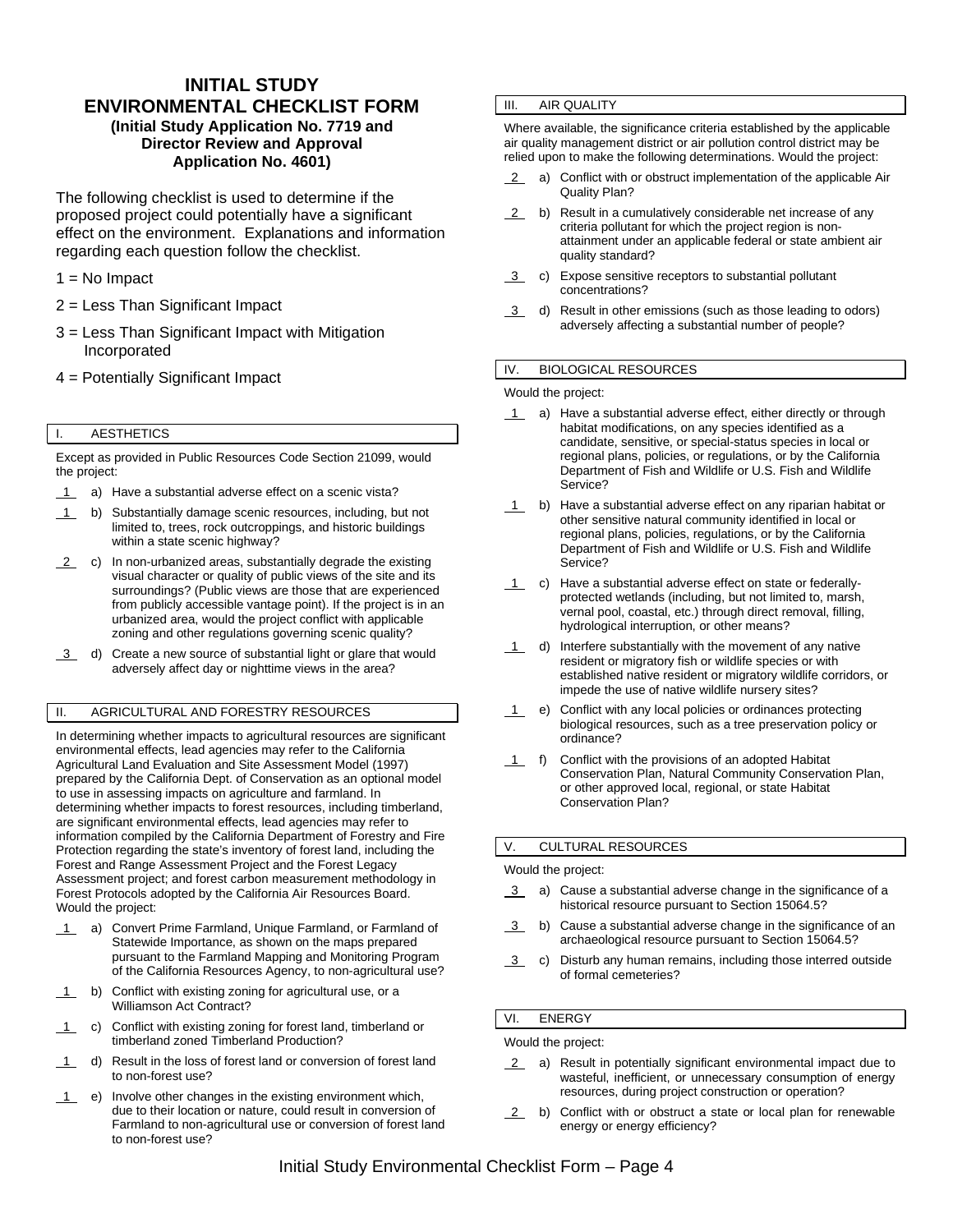## VII. GEOLOGY AND SOILS

Would the project:

- a) Directly or indirectly cause potential substantial adverse effects, including the risk of loss, injury, or death involving:
- 1 i) Rupture of a known earthquake fault, as delineated on the most recent Alquist-Priolo Earthquake Fault Zoning Map issued by the State Geologist for the area or based on other substantial evidence of a known fault?
- ii) Strong seismic ground shaking?
- iii) Seismic-related ground failure, including liquefaction?
- 1 iv) Landslides?
- 2 b) Result in substantial soil erosion or loss of topsoil?
- 1 c) Be located on a geologic unit or soil that is unstable, or that would become unstable as a result of the project, and potentially result in on- or off-site landslide, lateral spreading, subsidence, liquefaction, or collapse?
- d) Be located on expansive soil as defined in Table 18-1-B of the Uniform Building Code (1994), creating substantial direct or indirect risks to life or property?
- 1 e) Have soils incapable of adequately supporting the use of septic tanks or alternative waste water disposal systems where sewers are not available for the disposal of waste water?
- 1 f) Directly or indirectly destroy a unique paleontological resource or site or unique geologic feature?

## VIII. GREENHOUSE GAS EMISSIONS

Would the project:

- 2 a) Generate greenhouse gas emissions, either directly or indirectly, that may have a significant impact on the environment?
- 2 b) Conflict with an applicable plan, policy or regulation adopted for the purpose of reducing the emissions of greenhouse gases?

#### IX. HAZARDS AND HAZARDOUS MATERIALS

Would the project:

- 2 a) Create a significant hazard to the public or the environment through the routine transport, use, or disposal of hazardous materials?
- 2 b) Create a significant hazard to the public or the environment through reasonably foreseeable upset and accident conditions involving the release of hazardous materials into the environment?
- c) Emit hazardous emissions or handle hazardous or acutely hazardous materials, substances, or waste within one-quarter mile of an existing or proposed school?
- $1$  d) Be located on a site which is included on a list of hazardous materials sites compiled pursuant to Government Code Section 65962.5 and, as a result, would it create a significant hazard to the public or the environment?
- 1 e) For a project located within an airport land use plan or, where such a plan has not been adopted, within two miles of a public airport or public use airport, would the project result in a safety hazard or excessive noise for people residing or working in the project area?
- 1 f) Impair implementation of or physically interfere with an adopted emergency response plan or emergency evacuation plan?
- 1 g) Expose people or structures, either directly or indirectly, to a significant risk of loss, injury or death involving wildland fires?

## X. HYDROLOGY AND WATER QUALITY

Would the project:

- 2 a) Violate any water quality standards or waste discharge requirements or otherwise substantially degrade surface or ground water quality?
- 2 b) Substantially decrease groundwater supplies or interfere substantially with groundwater recharge such that the project may impede sustainable groundwater management of the basin?
- 2 c) Substantially alter the existing drainage pattern of the site or area, including through the alteration of the course of a stream or river or through the addition of impervious surfaces, in a manner which would result in substantial erosion or siltation on or off site?
- 2 i) Result in substantial erosion or siltation on- or off-site;
- 2 ii) Substantially increase the rate or amount of surface runoff in a manner which would result in flooding on- or offsite;
- 2 iii) Create or contribute runoff water which would exceed the capacity of existing or planned stormwater drainage systems or provide substantial additional sources of polluted runoff; or
- 1 iv) Impede or redirect flood flows?
- 1 d) In flood hazard, tsunami, or seiche zones, risk release of pollutants due to project inundation?
- 1 e) Conflict with or obstruct implementation of a water quality control plan or sustainable groundwater management plan?

## XI. LAND USE AND PLANNING

Would the project:

- 1 a) Physically divide an established community?
- 2 b) Cause a significant environmental impact due to a conflict with any land use plan, policy, or regulation adopted for the purpose of avoiding or mitigating an environmental effect?

#### XII. MINERAL RESOURCES

Would the project:

- 1 a) Result in the loss of availability of a known mineral resource that would be of value to the region and the residents of the state?
- 1 b) Result in the loss of availability of a locally-important mineral resource recovery site delineated on a local General Plan, Specific Plan or other land use plan?

#### XIII. NOISE

Would the project result in:

- 2 a) Generation of a substantial temporary or permanent increase in ambient noise levels in the vicinity of the project in excess of standards established in the local general plan or noise ordinance, or applicable standards of other agencies?
- 2 b) Generation of excessive ground-borne vibration or groundborne noise levels?
- 1 c) For a project located within the vicinity of a private airstrip or an airport land use plan or, where such a plan has not been adopted, within two miles of a public airport or public use airport, would the project expose people residing or working in the project area to excessive noise levels?

XIV. POPULATION AND HOUSING

Would the project:

1 a) Induce substantial unplanned population growth in an area, either directly (for example, by proposing new homes and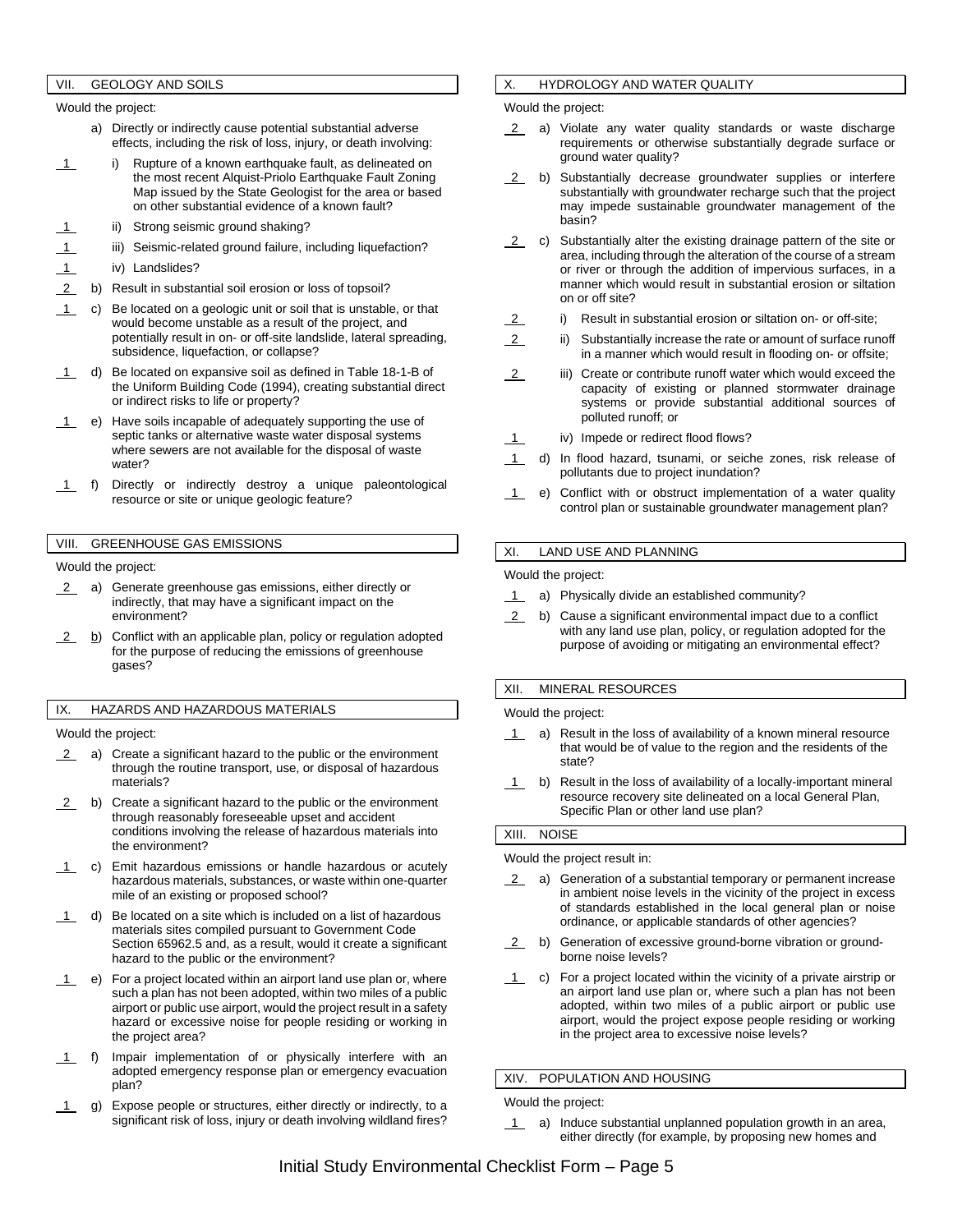businesses) or indirectly (for example, through extension of roads or other infrastructure)?

1 b) Displace substantial numbers of existing people or housing, necessitating the construction of replacement housing elsewhere?

## XV. PUBLIC SERVICES

Would the project:

- 1 a) Result in substantial adverse physical impacts associated with the provision of new or physically-altered governmental facilities, or the need for new or physically-altered governmental facilities, the construction of which could cause significant environmental impacts, in order to maintain acceptable service ratios, response times or other performance objectives for any of the public services:
- i) Fire protection?
- ii) Police protection?
- 1 iii) Schools?
- 1 iv) Parks?
- 1 v) Other public facilities?

## XVI. RECREATION

Would the project:

- 1 a) Increase the use of existing neighborhood and regional parks or other recreational facilities such that substantial physical deterioration of the facility would occur or be accelerated?
- 1 b) Include recreational facilities or require the construction or expansion of recreational facilities, which might have an adverse physical effect on the environment?

## XVII. TRANSPORTATION

Would the project:

- 2 a) Conflict with a program, plan, ordinance or policy addressing the circulation system, including transit, roadway, bicycle and pedestrian facilities?
- 2 b) Would the project conflict or be inconsistent with CEQA Guidelines section 15064.3, subdivision (b)?
- 1 c) Substantially increase hazards due to a geometric design feature (e.g., sharp curves or dangerous intersections) or incompatible uses (e.g., farm equipment)?
- 1 d) Result in inadequate emergency access?

#### XVIII. TRIBAL CULTURAL RESOURCES

Would the project:

- 3 a) Would the project cause a substantial adverse change in the significance of a tribal cultural resource, defined in Public Resources Code section 21074 as either a site, feature, place, cultural landscape that is geographically defined in terms of the size and scope of the landscape, sacred place, or object with cultural value to a California Native American tribe, and that is:
- 3\_ i) Listed or eligible for listing in the California Register of Historical Resources, or in a local register of historical resources as defined in Public Resources Code section 5020.1(k), or
- 3\_ ii) A resource determined by the lead agency, in its discretion and supported by substantial evidence, to be significant pursuant to criteria set forth in subdivision (c) of Public

Resources Code Section 5024.1. In applying the criteria set forth in subdivision (c) of Public Resource Code Section 5024.1, the lead agency shall consider the significance of the resource to a California Native American tribe?

#### XIX. UTILITIES AND SERVICE SYSTEMS

Would the project:

- 1 a) Require or result in the relocation or construction of new or expanded water, wastewater treatment or storm water drainage, electric power, natural gas, or telecommunications facilities, the construction or relocation of which could cause significant environmental effects?
- $\overline{1}$  b) Have sufficient water supplies available to serve the project and reasonably foreseeable future development during normal, dry and multiple dry years?
- 1 c) Result in a determination by the wastewater treatment provider which serves or may serve the project that it has adequate capacity to serve the project's projected demand in addition to the provider's existing commitments?
- 1 d) Generate solid waste in excess of State or local standards, or in excess of the capacity of local infrastructure, or otherwise impair the attainment of solid waste reduction goals?
- 1 e) Comply with federal, state, and local management and reduction statutes and regulations related to solid waste?

#### XX. WILDFIRE

If located in or near state responsibility areas or lands classified as very high fire hazard severity zones, would the project:

- a) Substantially impair an adopted emergency response plan or emergency evacuation plan?
- 1 b) Due to slope, prevailing winds, and other factors, exacerbate wildfire risks, and thereby expose project occupants to, pollutant concentrations from a wildfire or the uncontrolled spread of a wildfire?
- 1 c) Require the installation or maintenance of associated infrastructure (such as roads, fuel breaks, emergency water sources, power lines or other utilities) that may exacerbate fire risk or that may result in temporary or ongoing impacts to the environment?
- 1 d) Expose people or structures to significant risks, including downslope or downstream flooding or landslides, as a result of runoff, post-fire slope instability, or drainage changes?

## XXI. MANDATORY FINDINGS OF SIGNIFICANCE

Would the project:

- 1 a) Have the potential to substantially degrade the quality of the environment, substantially reduce the habitat of a fish or wildlife species, cause a fish or wildlife population to drop below self-sustaining levels, threaten to eliminate a plant or animal community, substantially reduce the number or restrict the range of a rare or endangered plant or animal or eliminate important examples of the major periods of California history or prehistory?
- 2 b) Have impacts that are individually limited, but cumulatively considerable? ("Cumulatively considerable" means that the incremental effects of a project are considerable when viewed in connection with the effects of past projects, the effects of other current projects, and the effects of probable future projects)
- 1 c) Have environmental effects, which will cause substantial adverse effects on human beings, either directly or indirectly?